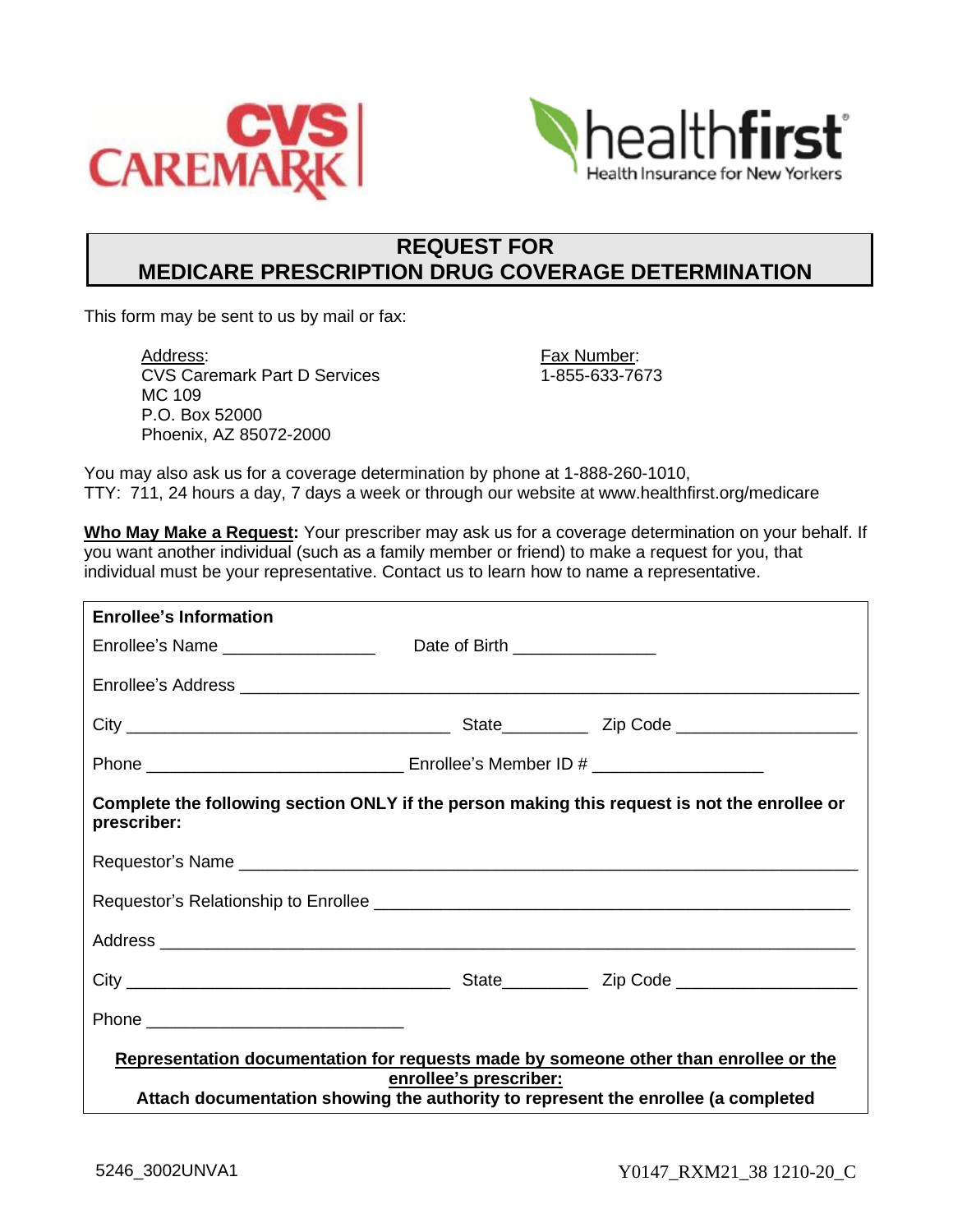#### **Authorization of Representation Form CMS-1696 or a written equivalent). For more information on appointing a representative, contact your plan or 1-800-Medicare, TTY: 1-877-486-2048, 24 hours per day, 7 days a week.**

| Name of prescription drug you are requesting (if known, include strength and quantity requested<br>per month):                                                                                                                                                                                                                                                                                                              |
|-----------------------------------------------------------------------------------------------------------------------------------------------------------------------------------------------------------------------------------------------------------------------------------------------------------------------------------------------------------------------------------------------------------------------------|
| <b>Type of Coverage Determination Request</b>                                                                                                                                                                                                                                                                                                                                                                               |
| I need a drug that is not on the plan's list of covered drugs (formulary exception).*                                                                                                                                                                                                                                                                                                                                       |
| I have been using a drug that was previously included on the plan's list of covered drugs, but is<br>being removed or was removed from this list during the plan year (formulary exception).*                                                                                                                                                                                                                               |
| I request prior authorization for the drug my prescriber has prescribed.*                                                                                                                                                                                                                                                                                                                                                   |
| I request an exception to the requirement that I try another drug before I get the drug my<br>prescriber prescribed (formulary exception).*                                                                                                                                                                                                                                                                                 |
| I request an exception to the plan's limit on the number of pills (quantity limit) I can receive so<br>that I can get the number of pills my prescriber prescribed (formulary exception).*                                                                                                                                                                                                                                  |
| My drug plan charges a higher copayment for the drug my prescriber prescribed than it charges<br>for another drug that treats my condition, and I want to pay the lower copayment (tiering<br>exception).*                                                                                                                                                                                                                  |
| I have been using a drug that was previously included on a lower copayment tier, but is being<br>moved to or was moved to a higher copayment tier (tiering exception).*                                                                                                                                                                                                                                                     |
| My drug plan charged me a higher copayment for a drug than it should have.                                                                                                                                                                                                                                                                                                                                                  |
| I want to be reimbursed for a covered prescription drug that I paid for out of pocket.                                                                                                                                                                                                                                                                                                                                      |
| *NOTE: If you are asking for a formulary or tiering exception, your prescriber MUST provide a<br>statement supporting your request. Requests that are subject to prior authorization (or any<br>other utilization management requirement), may require supporting information. Your<br>prescriber may use the attached "Supporting Information for an Exception Request or Prior<br>Authorization" to support your request. |
| Additional information we should consider (attach any supporting documents):                                                                                                                                                                                                                                                                                                                                                |

# **Important Note: Expedited Decisions**

If you or your prescriber believe that waiting 72 hours for a standard decision could seriously harm your life, health, or ability to regain maximum function, you can ask for an expedited (fast) decision. If your prescriber indicates that waiting 72 hours could seriously harm your health, we will automatically give you a decision within 24 hours. If you do not obtain your prescriber's support for an expedited request, we will decide if your case requires a fast decision. You cannot request an expedited coverage determination if you are asking us to pay you back for a drug you already received.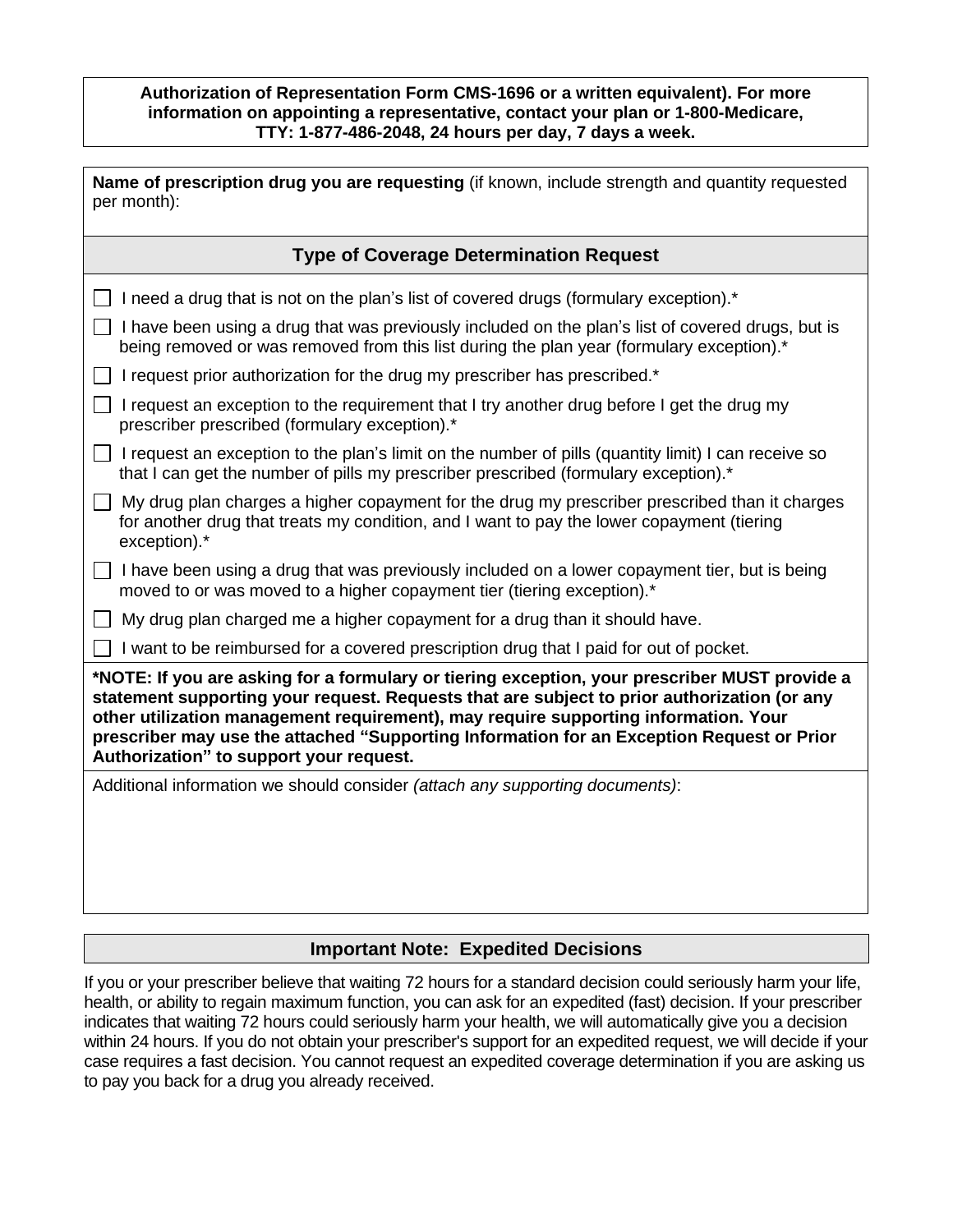#### **CHECK THIS BOX IF YOU BELIEVE YOU NEED A DECISION WITHIN 24 HOURS (if you have a supporting statement from your prescriber, attach it to this request).**

| <b>Signature:</b> | Date: |
|-------------------|-------|
|                   |       |
|                   |       |

## **Supporting Information for an Exception Request or Prior Authorization**

FORMULARY and TIERING EXCEPTION requests cannot be processed without a prescriber's supporting statement. PRIOR AUTHORIZATION requests may require supporting information.

**REQUEST FOR EXPEDITED REVIEW: By checking this box and signing below, I certify that applying the 72 hour standard review timeframe may seriously jeopardize the life or health of the enrollee or the enrollee's ability to regain maximum function.**

| <b>Prescriber's Information</b> |  |
|---------------------------------|--|
|                                 |  |
|                                 |  |
|                                 |  |
|                                 |  |
|                                 |  |

| <b>Diagnosis and Medical Information</b>                                           |                                                                                                                                                                                                                                          |            |                       |
|------------------------------------------------------------------------------------|------------------------------------------------------------------------------------------------------------------------------------------------------------------------------------------------------------------------------------------|------------|-----------------------|
| Medication:                                                                        | Strength and Route of<br>Administration:                                                                                                                                                                                                 | Frequency: |                       |
| Date Started:                                                                      | Expected Length of Therapy:                                                                                                                                                                                                              |            | Quantity per 30 days: |
| <b>NEW START</b><br>$\mathbf{1}$                                                   |                                                                                                                                                                                                                                          |            |                       |
| Height/Weight:                                                                     | Drug Allergies:                                                                                                                                                                                                                          |            |                       |
| drug and corresponding ICD-10 codes.<br>diagnosis causing the symptom(s) if known) | DIAGNOSIS - Please list all diagnoses being treated with the requested<br>(If the condition being treated with the requested drug is a symptom e.g.<br>anorexia, weight loss, shortness of breath, chest pain, nausea, etc., provide the |            | ICD-10 Code(s)        |
| <b>Other RELAVENT DIAGNOSES:</b>                                                   |                                                                                                                                                                                                                                          |            | ICD-10 Code(s)        |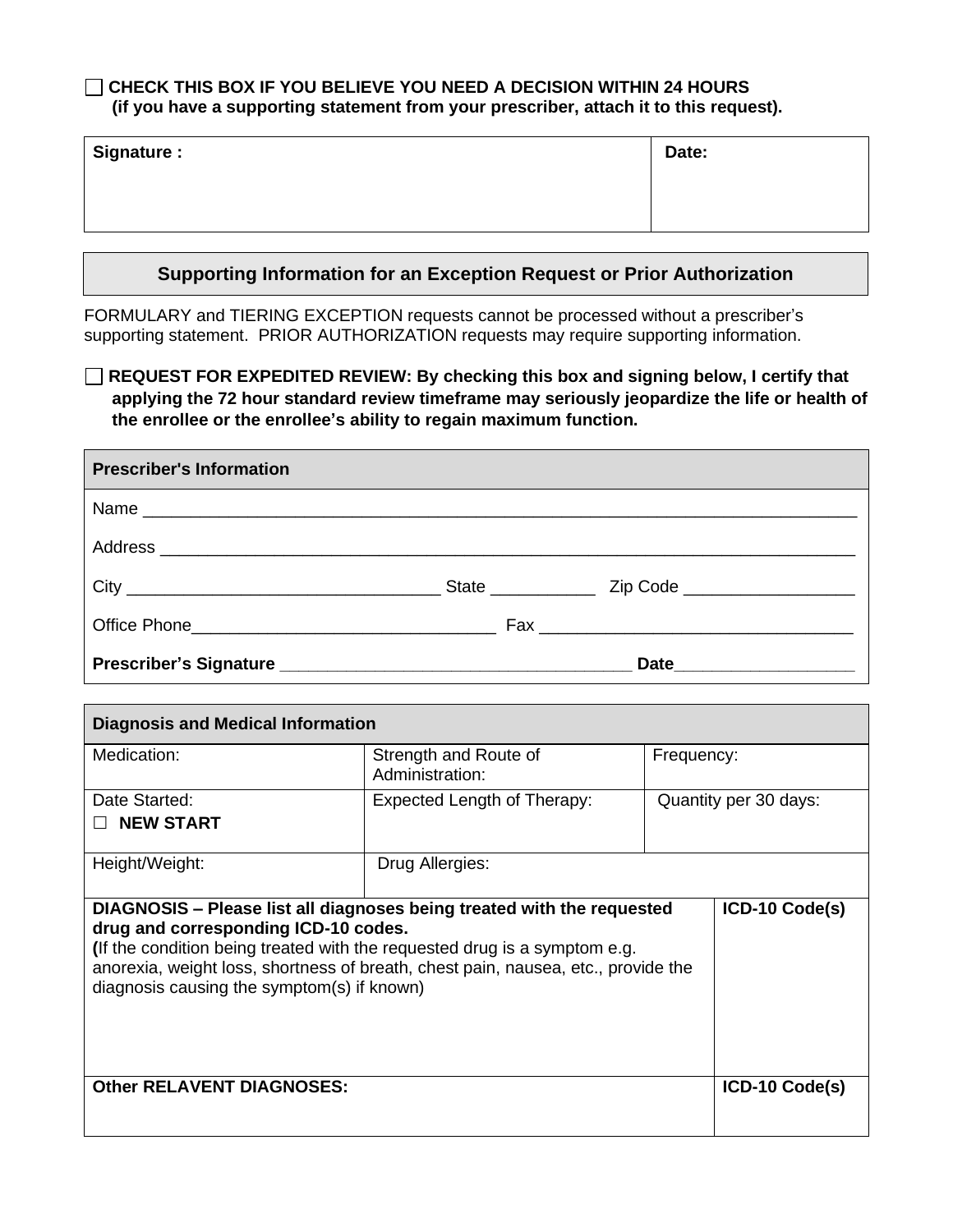| DRUG HISTORY: (for treatment of the condition(s) requiring the requested drug)                                                                                                                               |                             |                                                                                   |               |              |
|--------------------------------------------------------------------------------------------------------------------------------------------------------------------------------------------------------------|-----------------------------|-----------------------------------------------------------------------------------|---------------|--------------|
| <b>DRUGS TRIED</b><br>(if quantity limit is an issue, list<br>unit dose/total daily dose tried)                                                                                                              | <b>DATES of Drug Trials</b> | <b>RESULTS of previous drug trials</b><br><b>FAILURE vs INTOLERANCE (explain)</b> |               |              |
|                                                                                                                                                                                                              |                             |                                                                                   |               |              |
|                                                                                                                                                                                                              |                             |                                                                                   |               |              |
|                                                                                                                                                                                                              |                             |                                                                                   |               |              |
|                                                                                                                                                                                                              |                             |                                                                                   |               |              |
|                                                                                                                                                                                                              |                             |                                                                                   |               |              |
| What is the enrollee's current drug regimen for the condition(s) requiring the requested drug?                                                                                                               |                             |                                                                                   |               |              |
|                                                                                                                                                                                                              |                             |                                                                                   |               |              |
| <b>DRUG SAFETY</b>                                                                                                                                                                                           |                             |                                                                                   |               |              |
| Any FDA NOTED CONTRAINDICATIONS to the requested drug?                                                                                                                                                       |                             |                                                                                   | $\Box$ YES    | $\Box$ NO    |
| Any concern for a DRUG INTERACTION with the addition of the requested drug to the enrollee's                                                                                                                 |                             |                                                                                   |               |              |
| current drug regimen?                                                                                                                                                                                        |                             |                                                                                   | $\Box$ YES    | $\Box$ NO    |
| If the answer to either of the questions noted above is yes, please 1) explain issue, 2) discuss the<br>benefits vs potential risks despite the noted concern, and 3) monitoring plan to ensure safety       |                             |                                                                                   |               |              |
|                                                                                                                                                                                                              |                             |                                                                                   |               |              |
| HIGH RISK MANAGEMENT OF DRUGS IN THE ELDERLY                                                                                                                                                                 |                             |                                                                                   |               |              |
| If the enrollee is over the age of 65, do you feel that the benefits of treatment with the requested drug<br>outweigh the potential risks in this elderly patient?                                           |                             | $\Box$ YES                                                                        | $\Box$ NO     |              |
| OPIOIDS - (please complete the following questions if the requested drug is an opioid)                                                                                                                       |                             |                                                                                   |               |              |
| What is the daily cumulative Morphine Equivalent Dose (MED)?                                                                                                                                                 |                             |                                                                                   |               | mg/day       |
| Are you aware of other opioid prescribers for this enrollee?                                                                                                                                                 |                             |                                                                                   | $\square$ YES | $\square$ NO |
| If so, please explain.                                                                                                                                                                                       |                             |                                                                                   |               |              |
| Is the stated daily MED dose noted medically necessary?                                                                                                                                                      |                             |                                                                                   | $\square$ YES | $\square$ NO |
| Would a lower total daily MED dose be insufficient to control the enrollee's pain?                                                                                                                           |                             |                                                                                   | $\square$ YES | $\square$ NO |
| <b>RATIONALE FOR REQUEST</b>                                                                                                                                                                                 |                             |                                                                                   |               |              |
| Alternate drug(s) contraindicated or previously tried, but with adverse outcome, e.g.,<br>$\Box$<br>toxicity, allergy, or therapeutic failure [Specify below if not already noted in the DRUG                |                             |                                                                                   |               |              |
| HISTORY section earlier on the form: (1) Drug(s) tried and results of drug trial(s) (2) if adverse                                                                                                           |                             |                                                                                   |               |              |
| outcome, list drug(s) and adverse outcome for each, (3) if therapeutic failure, list maximum dose                                                                                                            |                             |                                                                                   |               |              |
| and length of therapy for drug(s) trialed, (4) if contraindication(s), please list specific reason why                                                                                                       |                             |                                                                                   |               |              |
| preferred drug(s)/other formulary drug(s) are contraindicated                                                                                                                                                |                             |                                                                                   |               |              |
| Patient is stable on current drug(s); high risk of significant adverse clinical outcome with<br>$\sqcup$<br>medication change A specific explanation of any anticipated significant adverse clinical outcome |                             |                                                                                   |               |              |
| and why a significant adverse outcome would be expected is required $-$ e.g. the condition has                                                                                                               |                             |                                                                                   |               |              |
| been difficult to control (many drugs tried, multiple drugs required to control condition), the patient                                                                                                      |                             |                                                                                   |               |              |
| had a significant adverse outcome when the condition was not controlled previously (e.g.                                                                                                                     |                             |                                                                                   |               |              |